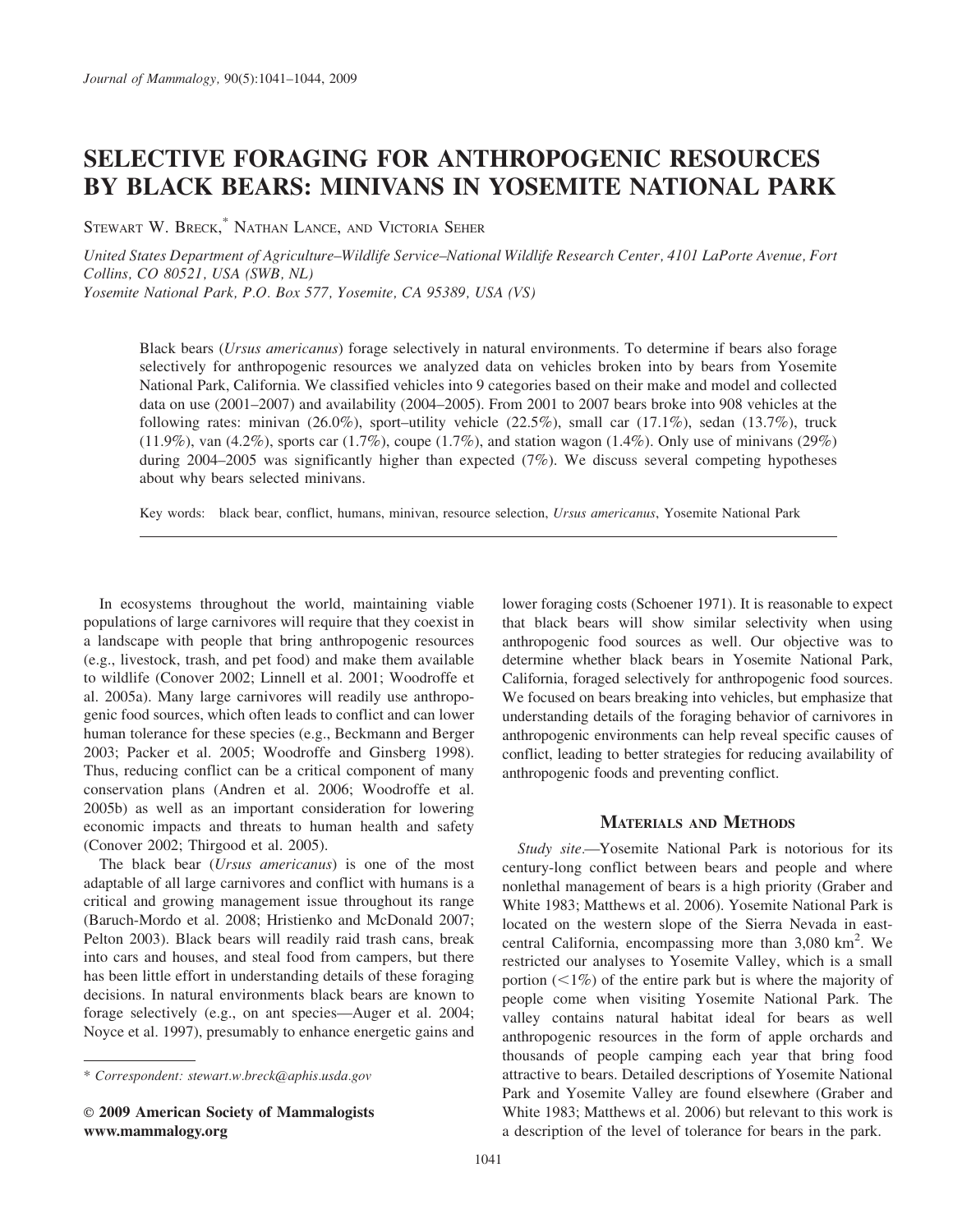National parks are required to protect wildlife (The National Park Service Organic Act [16 U.S.C. l, 2, 3, and 4]), and the Yosemite Human–Bear Management Program was designed to restore and preserve the natural ecology, distribution, and behavior of black bears by eliminating access to human food and minimizing the impact of human activities. Conflict management was a primary duty of park bear biologists with emphasis on nonlethal management of bears causing conflict and reducing availability of anthropogenic food through education and law enforcement. Bears consistently causing problems were commonly captured, tagged with a visible ear tag, and radiocollared, allowing personnel to monitor activity of individual bears and quantify the number of bears using Yosemite Valley each year. Park personnel spent considerable effort hazing bears that were caught in and near human development (e.g., campgrounds, structures, and parking lots). Any incident involving bears or park personnel hazing bears was recorded in an incidence database, which included bear identification, type of incident, date and time, and a variety of notes providing information relevant to the incident.

Selection of vehicles.—We gathered information on vehicles broken into by bears by accessing records from the incidence database spanning 2001–2007. Most reports contained information on the make and model of vehicles and additional information such as whether food was found in a vehicle, whether the vehicle broken into received a citation for food violations, and the severity of the food violation. From 2004 to 2005 we also measured availability of vehicles by recording the make and model of a sample of vehicles parked overnight in the parking lots of Yosemite Valley. Sampling for availability occurred throughout 2004 and 2005 during the same time period when bears were breaking into vehicles. Nearly all break-ins occurred at night, thus we sampled parking lots between 2200 and 0400 h. We classified all vehicles (used and available) as either coupe, minivan, pickup truck, sedan, small car, sports car, sport–utility vehicle, station wagon, or van based on the make and model of vehicles and classifications made in the Web site http://www.fueleconomy. gov/feg/byEPAclass.htm (accessed February–March 2006).

To test if black bears selectively foraged for a particular type of vehicle, we compared a census of used vehicles with the sample of available vehicles (Manly et al. 2002). We recorded use of vehicles by bears at the population level, that is, animals were not uniquely identified and use of resources was recorded for the population of animals under study. We used data from 2004 to 2005 for use of vehicles by bears and compared it to availability of vehicles parked overnight in Yosemite Valley during the same time period. Selection was determined by calculating the percent of each class available in parking lots and using these percentages multiplied by the total number of observed incidents to calculate an expected number of incidents for each class. We used a Pearson chisquare test to evaluate whether observed frequency of incidents summed over all classes of vehicles was significantly different than expected frequency of incidents. We then calculated confidence intervals for the population proportions of used resources for each vehicle class to determine if expected proportions fell outside the bounds of the calculated confidence interval. We applied a Bonferroni adjustment for the calculation of these confidence intervals (Manly et al. 2002). We present vehicle use data from 2001 to 2007 but limited our statistical analysis of selection to data from 2004 to 2005 because we only sampled availability during these years.

We used additional information from incident reports during 2004–2005 that described whether vehicles broken into contained evidence of food. Reports classified each incident as food present, food odors present, other attractants present, no attractants present, or unknown. We considered these data anecdotal information because of the lack of details and descriptions regarding the nature, amount, and type of food present. Thus, we did not perform any statistical analyses on these data but instead report them as raw data.

# **RESULTS**

Annually, between 10 and 15 bears used anthropogenic food sources in Yosemite Valley (including vehicles). From 2001 to 2007 a total of 1,111 vehicles was broken into by bears and we were able to use data on 908 of these incidents (Table 1). Every year minivans either had the largest or 2nd largest number of vehicles broken into (Table 1). From 2004 to 2005 we sampled 3,766 vehicles to determine availability.

TABLE 1.—The number and percent (in parentheses) of vehicles, by class type, broken into by black bears (Ursus americanus) in Yosemite National Park from 2001 to 2007. Vehicle class was determined by matching make and model of vehicles with class designation at the following Web site: http://www.fueleconomy.gov/feg/byEPAclass.htm (2006).

|                       |          | 2002      | 2003     | 2004      | 2005      | 2006      | 2007      |
|-----------------------|----------|-----------|----------|-----------|-----------|-----------|-----------|
| Vehicle class         | 2001     |           |          |           |           |           |           |
| Coupe                 | 2(3.3)   | 4(3.3)    | 1(1.4)   | 2(0.9)    | 2(1.1)    | 2(1.6)    | 2(1.6)    |
| Minivan               | 17(28.3) | 25(20.7)  | 14(20.0) | 73 (31.2) | 47(26.9)  | 33(26.8)  | 27(21.6)  |
| Truck                 | 9(15.0)  | 9(7.4)    | 4(5.7)   | 34(14.5)  | 19(10.9)  | 14(11.4)  | 19(15.2)  |
| Sedan                 | 6(10.0)  | 18 (14.9) | 14(20.0) | 32(13.7)  | 26(14.9)  | 14(11.4)  | 14(11.2)  |
| Small car             | 11(18.3) | 34(28.1)  | 8(11.4)  | 36(15.4)  | 31(17.7)  | 16(13.0)  | 19(15.2)  |
| Sports car            | 3(5.0)   | 2(1.7)    | 0(0.0)   | 4(1.7)    | 2(1.1)    | 1(0.8)    | 3(2.4)    |
| Sport-utility vehicle | 9(15.0)  | 23(19.0)  | 19(27.1) | 50 (21.4) | 42(24.0)  | 33(26.8)  | 28 (22.4) |
| Station wagon         | 0(0.0)   | 0(0.0)    | 4(5.7)   | 0(0.0)    | 2(1.1)    | 2(1.6)    | 5(4.0)    |
| Van                   | 3(5.0)   | 6(5.0)    | 6(8.6)   | 3(1.3)    | 4(2.3)    | 8(6.5)    | 8(6.4)    |
| Total                 | 60 (100) | 121 (100) | 70 (100) | 234 (100) | 175 (100) | 123 (100) | 125 (100) |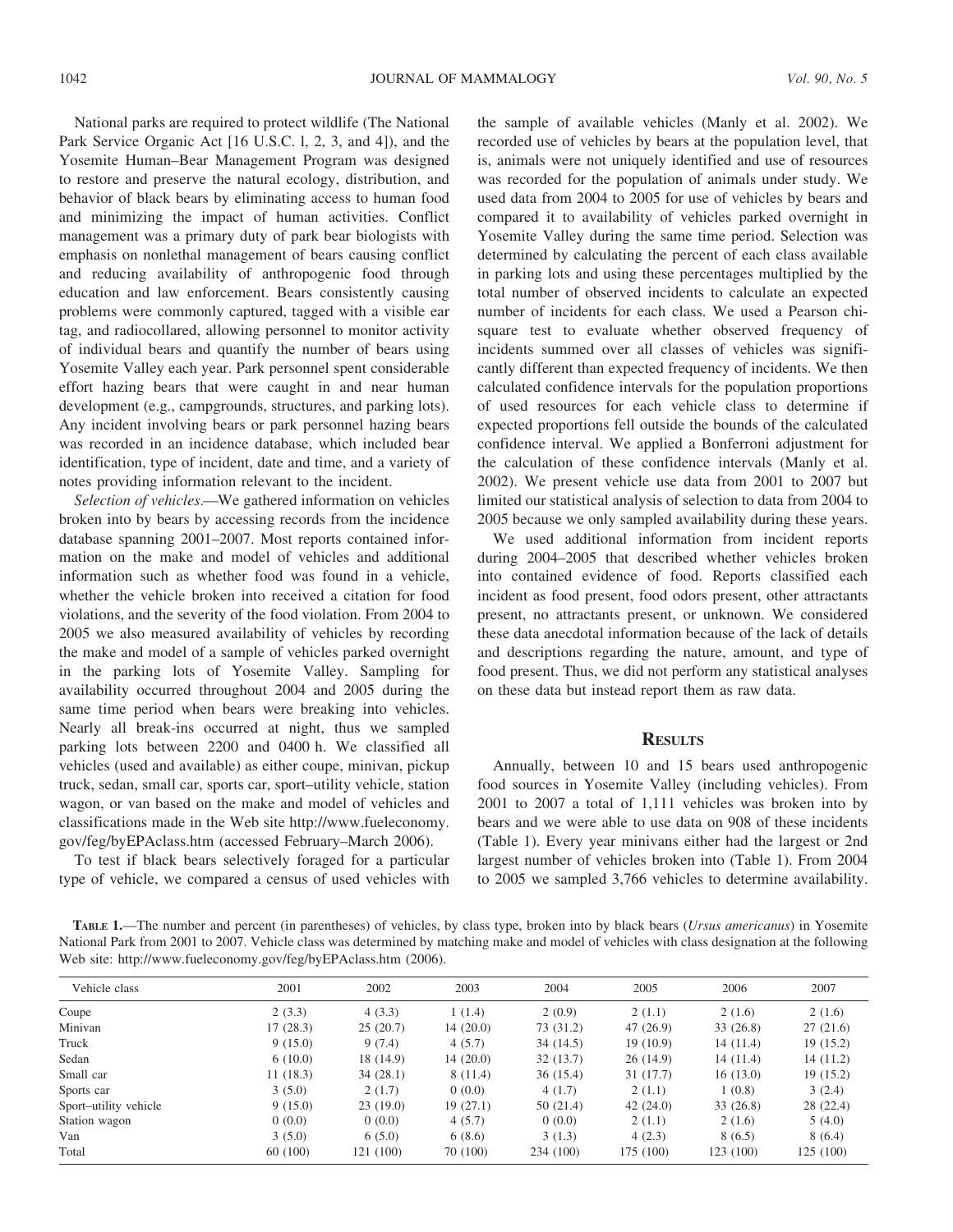

FIG. 1.—Percentage of vehicles broken into by black bears (Ursus americanus; used—black) and parked overnight (available—gray) by class of vehicle in 2004–2005. Only use of minivans surpassed availability and shows that black bears strongly selected for this class of vehicle.

During that period black bears broke into a total of 412 vehicles and exhibited a strong selection for minivans and against sedans ( $\chi^2 = 299.8$ , d.f. = 8, P < 0.0001). Use of minivans (29%) was more than 4 times higher than expected (7%). Use of sedans (14%) was 2 times lower than expected (28%; Fig. 1). In general, a high percentage  $(>40\%)$  of vehicles broken into between 2004 and 2005 had evidence of food available that would attract bears, but there were no apparent differences between vehicle classes (Table 2).

### **DISCUSSION**

Black bears forage selectively to balance energetic and nutritional gains with foraging costs. Selection of minivans by bears in Yosemite National Park was the likely consequence of efforts to maximize caloric gain and minimize costs by targeting vehicles with higher probabilities of payoff. Potential costs to bears came in the form of energy spent breaking into vehicles and considerable risk because park rangers were deployed nightly for surveillance and bears detected in or around campgrounds and parking lots received aggressive negative conditioning. The trade-off between food acquisition and penal actions by humans likely pressured bears to target vehicles with the highest probability of attaining food.

There are several non–mutually exclusive hypotheses for why bears selected minivans. First, it is possible that minivans were more likely to emit food odors regardless of whether they contained meaningful amounts of food available. This argument is based on the fact that minivans are designed for families with children and small children in particular are notorious for spilling food and drink while riding in vehicles. Thus, vehicles transporting children would emit greater food odors, making them attractive to bears. If this hypothesis is correct then any vehicle transporting small children, regardless of class type, should be targeted by bears. To test this supposition, park personnel collecting information on vehicles broken into should also note whether car seats were present, or whether small children are regularly transported in the vehicle, or both.

Second, it is possible that passengers of minivans were more prone to leave large caches of food (e.g., coolers or grocery bags) in vehicles parked overnight. Evidence from the incident reports (Table 2) supports this contention by indicating that most vehicles broken into (regardless of vehicle class) had evidence of available food. What is unknown from these reports is the amount and type of food available, which could vary from microtrash resulting from children to large quantities of food such as coolers or grocery bags. Passengers of all vehicles entering Yosemite National Park are exposed to the same educational material regarding storing food in food lockers rather than vehicles and it is difficult to imagine why drivers of minivans would be biased toward leaving food in their vehicles. Additional data to evaluate this hypothesis could include the quantity and types of food present in incidents.

Third, it is possible that minivans were structurally easier to break into than other vehicles. Our observations indicate that bears entering minivans typically did so by popping open a rear side window and it seems that this was easier for minivans compared to other vehicle classes. We note that bears are strong and well equipped (long claws) to open a variety of structurally sound materials (e.g., logs and ant mounds), and

TABLE 2.—The number and percent (in parentheses) of vehicles, by vehicle class, broken into by black bears (*Ursus americanus*) from 2004 to 2005 in Yosemite National Park with either human food present in the vehicle, no human food present, a detectable food odor, some other attractant, or unknown.

| Vehicle class         | Food present | No food present | Food odor | Other attractant | Unknown   |
|-----------------------|--------------|-----------------|-----------|------------------|-----------|
| Coupe                 | 4(100.0)     | 0(0.0)          | 0(0.0)    | 0(0.0)           | 0(0.0)    |
| Minivan               | 70(58.3)     | 11(9.2)         | 10(8.3)   | 8(6.7)           | 21 (17.5) |
| Truck                 | 27(50.9)     | 3(5.7)          | 4(7.6)    | 8(15.1)          | 11(20.8)  |
| Sedan                 | 28 (47.5)    | 8 (13.6)        | 9(15.3)   | 5(8.5)           | 9(15.3)   |
| Small car             | 28(41.8)     | 9(13.4)         | 5(7.5)    | 5(7.5)           | 20(29.9)  |
| Sports car            | 4(66.7)      | 0(0.0)          | 0(0.0)    | 0(0.0)           | 2(33.3)   |
| Sport-utility vehicle | 46(50.0)     | 6(6.5)          | 10(10.9)  | 9(9.8)           | 21(22.8)  |
| Station wagon         | 3(75.0)      | 0(0.0)          | 0(0.0)    | 0(0.0)           | 1(25.0)   |
| Van                   | 4(57.1)      | 0(0.0)          | 1(14.3)   | 0(0.0)           | 2(28.6)   |